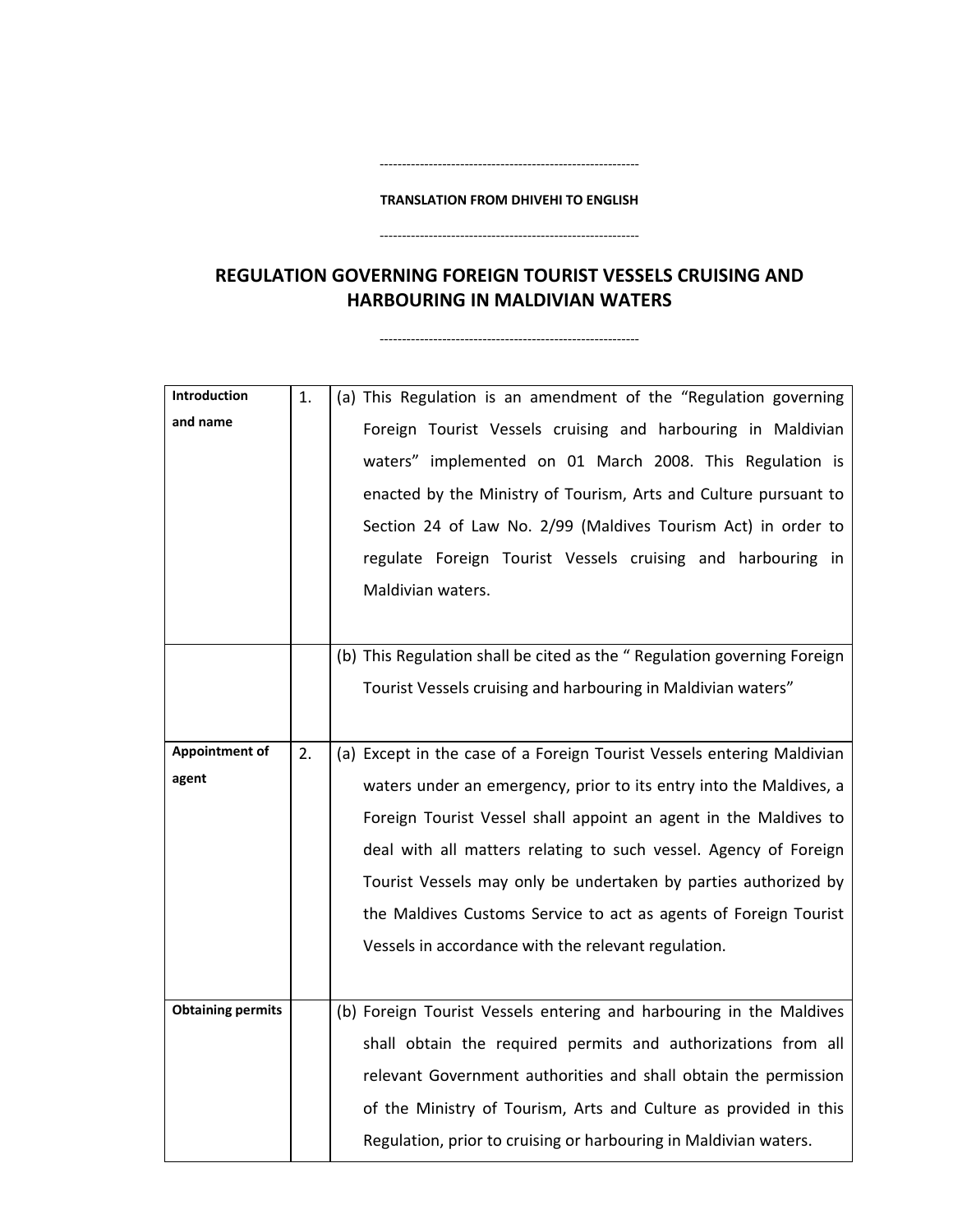| <b>Duration of</b>     |    | (c) The permission referred to in Section 2(b) will be issued by the<br>Ministry of Tourism, Arts and Culture upon submission of a duly<br>completed "Application for permit for Foreign Tourist Vessels to<br>cruise and harbour in the Maldives" along with a fee of MRF 5000<br>(Five Thousand Maldivian Rufiyaa). A copy of the "Application for<br>permit for Foreign Tourist Vessels to cruise and harbour in the<br>Maldives" is attached as Schedule 1.<br>(d) The duration of the permission to remain in the Maldives pursuant |
|------------------------|----|------------------------------------------------------------------------------------------------------------------------------------------------------------------------------------------------------------------------------------------------------------------------------------------------------------------------------------------------------------------------------------------------------------------------------------------------------------------------------------------------------------------------------------------|
| permission             |    | to Section 2(b) shall be for a maximum period of 90 (ninety) days                                                                                                                                                                                                                                                                                                                                                                                                                                                                        |
|                        |    | from the day the vessel has been provided with inward clearance                                                                                                                                                                                                                                                                                                                                                                                                                                                                          |
|                        |    | into the Maldives by the Maldives Customs Service.                                                                                                                                                                                                                                                                                                                                                                                                                                                                                       |
|                        |    |                                                                                                                                                                                                                                                                                                                                                                                                                                                                                                                                          |
|                        |    | (e) The permission referred to in Section 2(b) shall be obtained within                                                                                                                                                                                                                                                                                                                                                                                                                                                                  |
|                        |    | 24 hours from the time the vessel is granted inward clearance into                                                                                                                                                                                                                                                                                                                                                                                                                                                                       |
|                        |    | the Maldives by the Maldives Customs Service. It shall be the                                                                                                                                                                                                                                                                                                                                                                                                                                                                            |
|                        |    | responsibility of the local agent to ensure that the requisite fees                                                                                                                                                                                                                                                                                                                                                                                                                                                                      |
|                        |    |                                                                                                                                                                                                                                                                                                                                                                                                                                                                                                                                          |
|                        |    | have been paid and the necessary permit procured.                                                                                                                                                                                                                                                                                                                                                                                                                                                                                        |
| <b>Charter License</b> | 3. | (a) Where, within the duration of the permission referred in Section                                                                                                                                                                                                                                                                                                                                                                                                                                                                     |
|                        |    | 2(d), any Foreign Tourist Vessel wishes to accommodate or to                                                                                                                                                                                                                                                                                                                                                                                                                                                                             |
|                        |    | cruise with any passengers in addition to the crew of the vessel, or                                                                                                                                                                                                                                                                                                                                                                                                                                                                     |
|                        |    | to embark new passengers or cruise with new passengers in                                                                                                                                                                                                                                                                                                                                                                                                                                                                                |
|                        |    | addition to the crew of the vessel, permission for the vessel to                                                                                                                                                                                                                                                                                                                                                                                                                                                                         |
|                        |    | cruise and harbour as a chartered vessel (Charter License) shall be                                                                                                                                                                                                                                                                                                                                                                                                                                                                      |
|                        |    | obtained from the Ministry.                                                                                                                                                                                                                                                                                                                                                                                                                                                                                                              |
|                        |    |                                                                                                                                                                                                                                                                                                                                                                                                                                                                                                                                          |
|                        |    | (b) The Charter License referred to in Section 3(a) shall only be                                                                                                                                                                                                                                                                                                                                                                                                                                                                        |
|                        |    | granted following payment of the fee in accordance with Schedule                                                                                                                                                                                                                                                                                                                                                                                                                                                                         |
|                        |    | 2 of this regulation.                                                                                                                                                                                                                                                                                                                                                                                                                                                                                                                    |
|                        |    |                                                                                                                                                                                                                                                                                                                                                                                                                                                                                                                                          |
|                        |    | (c) A duly completed "Application to obtain Charter License for                                                                                                                                                                                                                                                                                                                                                                                                                                                                          |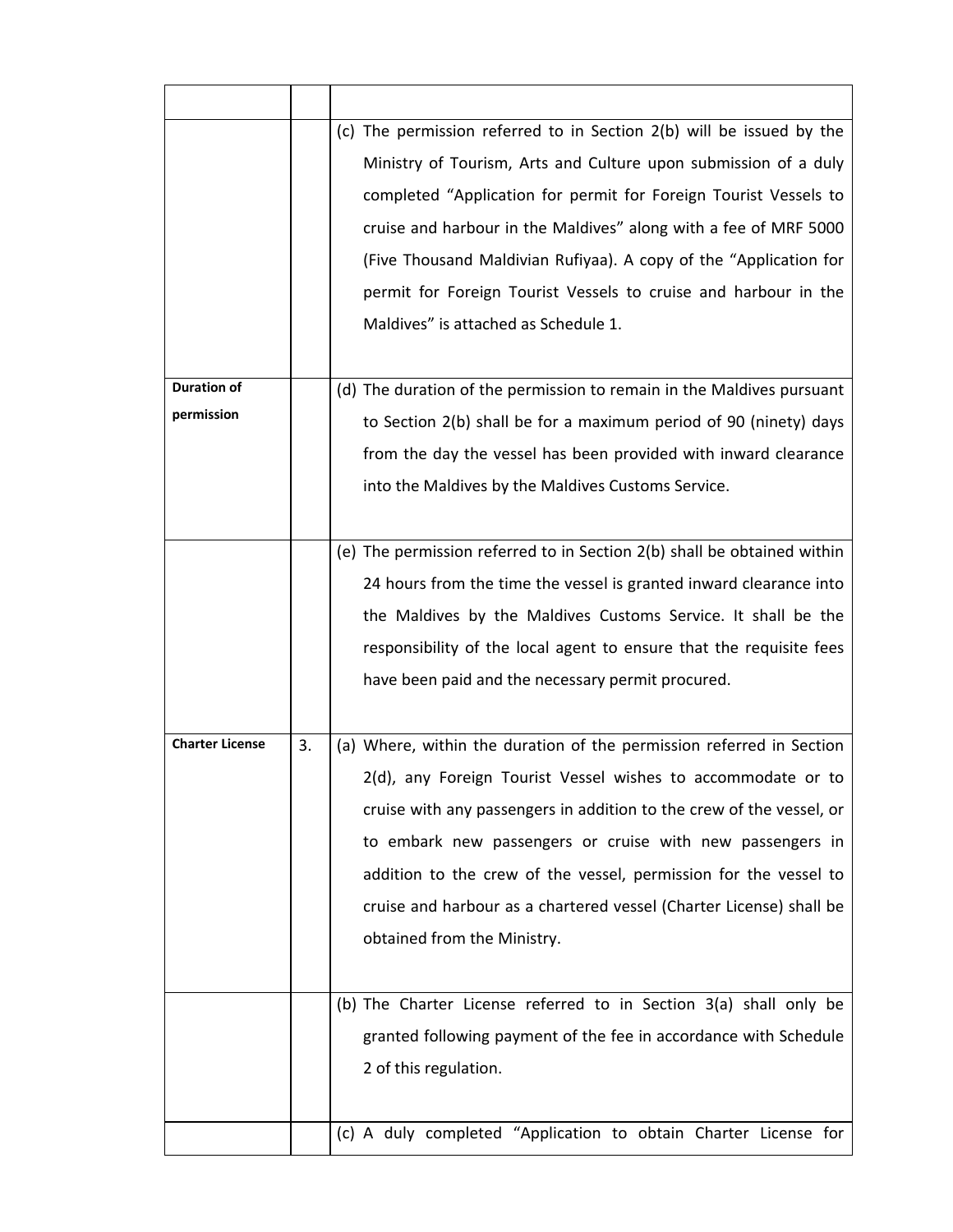|                     |    | Foreign Tourist Vessels visiting the Maldives" attached hereto as         |
|---------------------|----|---------------------------------------------------------------------------|
|                     |    | Schedule 3, and the following additional documents shall be               |
|                     |    | submitted to obtain the Charter License referred to in Section 3(a).      |
|                     |    | A document certified by the captain of the vessel stating the<br>i.       |
|                     |    | duration of the charter and the number of tourists to be                  |
|                     |    | accommodated on the vessel during the charter. (Captain's                 |
|                     |    |                                                                           |
|                     |    | Declaration)                                                              |
|                     |    | A document stating the length of the vessel.<br>ii.                       |
|                     |    |                                                                           |
|                     |    | (d) Where a foreign tourist vessel wishes to cruise and harbour in        |
|                     |    | Maldivian waters beyond the duration of an acquired Charter               |
|                     |    | license, a new Charter License must be obtained from the Ministry.        |
|                     |    |                                                                           |
|                     |    | (e) It shall be the responsibility of the local agent to obtain Charter   |
|                     |    | Licenses and pay the requisite fees.                                      |
|                     |    |                                                                           |
|                     |    | (f) Charter Licenses for vessels which enter Maldivian waters in          |
|                     |    | emergency situations shall only be issued upon return of such             |
|                     |    | vessels to Maldivian waters, after such vessels exit Maldivian            |
|                     |    | waters following the rectification of the emergency situation.            |
|                     |    |                                                                           |
| <b>Returning to</b> | 4. |                                                                           |
| <b>Maldives</b>     |    | (a) Except in cases of emergency a Foreign Tourist Vessel may not         |
|                     |    | return to the Maldives after exiting the Maldives unless it has first     |
|                     |    | called at a foreign port. Instances of emergencies shall be               |
|                     |    | determined by the Ministry of Defence and National Security.              |
|                     |    |                                                                           |
| <b>Entering and</b> |    | (b) A foreign tourist vessel shall only enter or exit the Maldives via an |
| exiting Maldives    |    | official port of the Maldives.                                            |
| <b>Submitting</b>   | 5. | (a) The local agent for every Foreign Tourist Vessel shall submit a duly  |
| information of      |    | completed tax sheet (attached as Schedule 4) providing the details        |
| tourists            |    | of tourists on board the vessel during its stay, prior to the             |
|                     |    | departure of the vessel from Maldives. The tax sheet shall be             |
|                     |    | submitted to the Maldives Inland Revenue Authority with a copy to         |
|                     |    |                                                                           |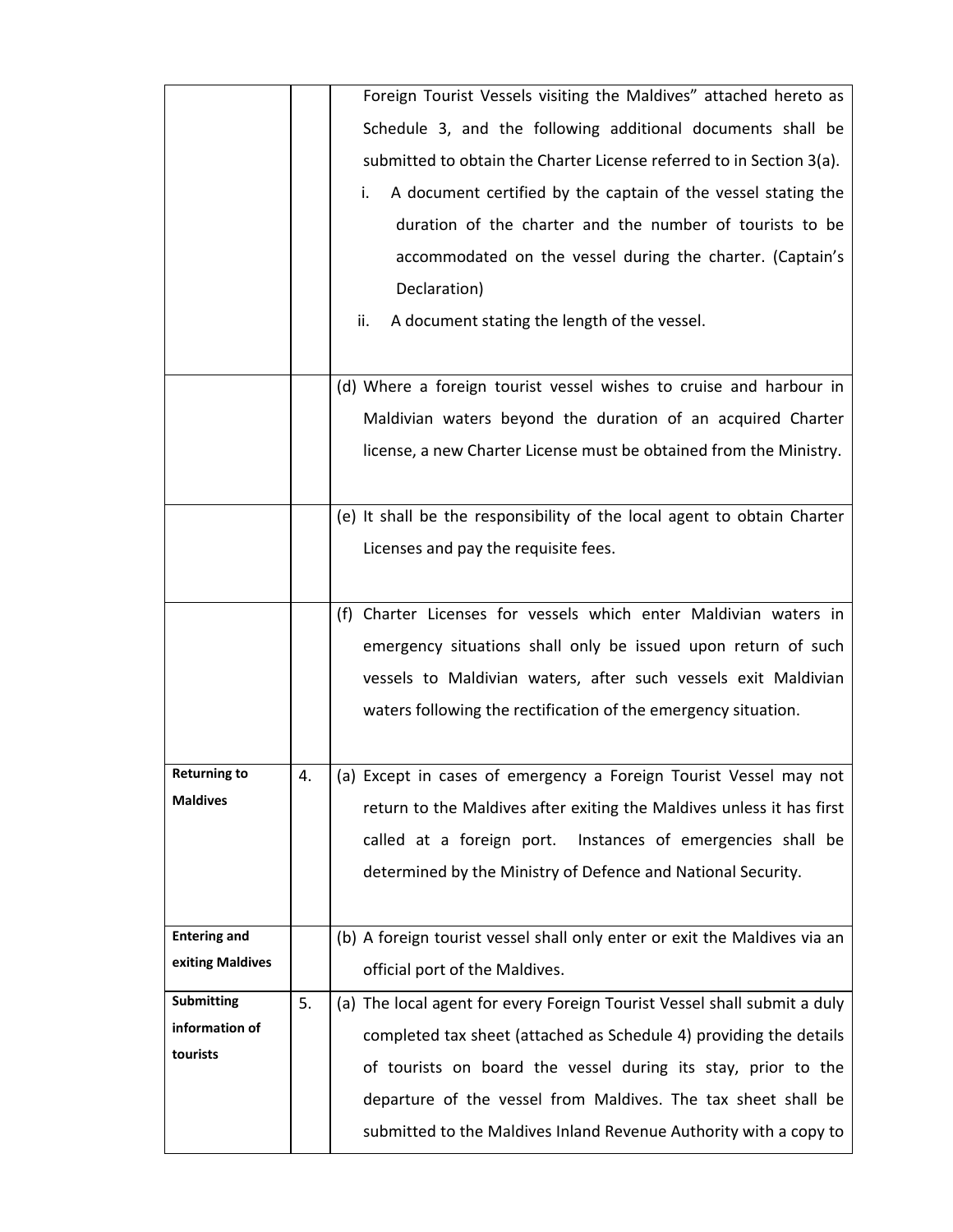|                  |    | the Auditor Generals Office.                                               |
|------------------|----|----------------------------------------------------------------------------|
|                  |    |                                                                            |
|                  |    | (b) The local agent for every Foreign Tourist Vessel arriving in the       |
|                  |    | Maldives shall submit an occupancy report relating to the vessel's         |
|                  |    | stay in the Maldives to the Ministry of Tourism, Arts and Culture.         |
|                  |    | The occupancy report shall be submitted within 7 (seven) days              |
|                  |    | from the vessels departure from the Maldives and shall be in the           |
|                  |    | format provided in Schedule 5.                                             |
|                  |    |                                                                            |
| Information      | 6. | (a) The tax sheet shall be submitted duly completed with all the           |
| required for the |    | information required. The passenger manifests used to complete             |
| tax sheet        |    | the tax sheet shall be kept for a minimum period of at least 6 (six)       |
|                  |    | months and shall be made available to the Maldives Inland                  |
|                  |    | Revenue Authority upon request.                                            |
|                  |    |                                                                            |
|                  |    | (b) For the purposes of the tax sheet, the arrival time of a tourist shall |
|                  |    | be deemed the time at which the Department of Immigration and              |
|                  |    | Emigration has completed immigration formalities for those on              |
|                  |    | board or in case of a tourist boarding the vessel while it is in the       |
|                  |    | Maldives, the time at which the Department of Immigration and              |
|                  |    | Emigration has authorized the tourist to board the vessel. The             |
|                  |    | departure time shall be deemed the authorized time of departure            |
|                  |    | by the Department of Immigration and Emigration or in case of a            |
|                  |    | tourist leaving the vessel, the authorized time of the tourist             |
|                  |    | leaving.                                                                   |
|                  |    |                                                                            |
|                  |    | (c) The information provided in the tax sheet shall have the agent's       |
|                  |    | seal affixed and shall be signed by the management and certified           |
|                  |    | as true and accurate.                                                      |
|                  |    |                                                                            |
|                  |    | (d) The information specified in this Section shall be deemed to have      |
|                  |    | been submitted to the Maldives Inland Revenue Authority, when              |
|                  |    | the tax sheet has been submitted as specified in this Regulation.          |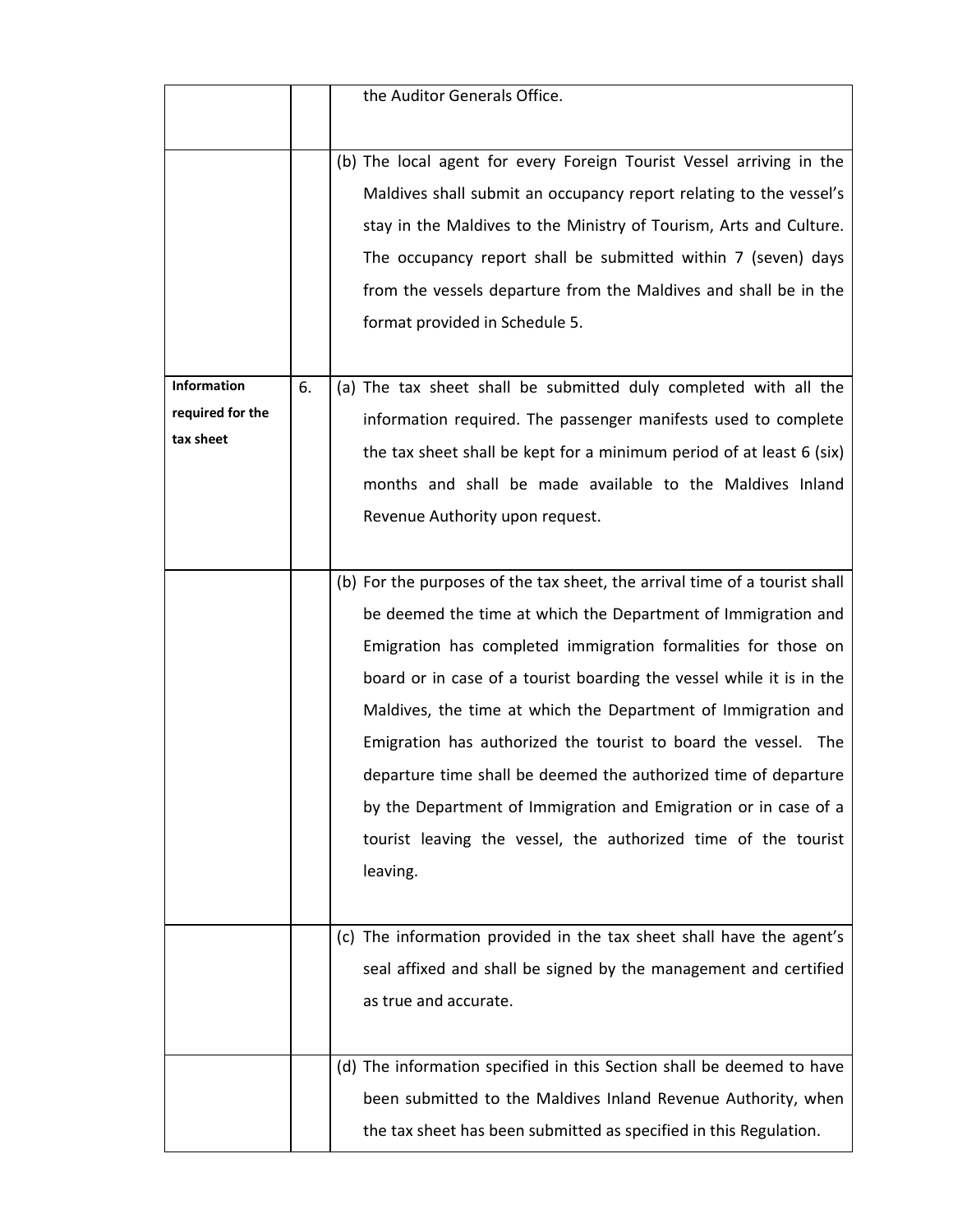|                |    | (e) Amendments to a tax sheet may made with the permission of the        |
|----------------|----|--------------------------------------------------------------------------|
|                |    | Maldives Inland Revenue Authority and as directed by it within 15        |
|                |    | (fifteen) days of submission of the tax sheet. Any amendment to          |
|                |    | the tax sheet must also be submitted to the Auditor Generals             |
|                |    | Office within the same period.                                           |
|                |    |                                                                          |
| Default in     | 7. | Delays in submitting the tax sheet, in the nature of persistent delays,  |
| submitting     |    | shall be penalized by the imposition of a fine not exceeding MRF         |
| information    |    | 100,000 (One Hundred Thousand Maldivian Rufiyaa).                        |
|                |    |                                                                          |
| Payment of tax | 8. | (a) Where any Foreign Tourist Vessel stays in the Maldives for a period  |
|                |    | exceeding 24 (twenty four) hours, it shall pay for each day or days      |
|                |    | the tax specified in Section 35 of Law No:2/99 (Maldives Tourism         |
|                |    | Act) for every tourist travelling or staying on such vessel.             |
|                |    |                                                                          |
|                |    | (b) It shall be the responsibility of the local agent of the vessel to   |
|                |    | ensure the payment of the tax specified in sub-section (a) to the        |
|                |    | Government.                                                              |
|                |    |                                                                          |
|                |    | (c) The tax specified in sub-section (a) shall be paid for every tourist |
|                |    | staying on a vessel which has exceeded a stay of 24 (twenty four)        |
|                |    | hours, at the rate of US\$ 8 (Eight United States Dollars) or its        |
|                |    | equivalent in any other foreign currency acceptable to the               |
|                |    | Maldives Monetary Authority.                                             |
|                |    |                                                                          |
|                |    | (d) The tax payable for every such vessel shall be paid to the Maldives  |
|                |    | Inland Revenue Authority prior to its departure from Maldives.           |
|                |    |                                                                          |
|                |    | (e) Where any amendments have been made to a tax sheet pursuant          |
|                |    | to Section 6(e), any additional tax required to be paid shall be paid    |
|                |    | to the Maldives Inland Revenue Authority within the time period          |
|                |    | given in the Section.                                                    |
|                |    |                                                                          |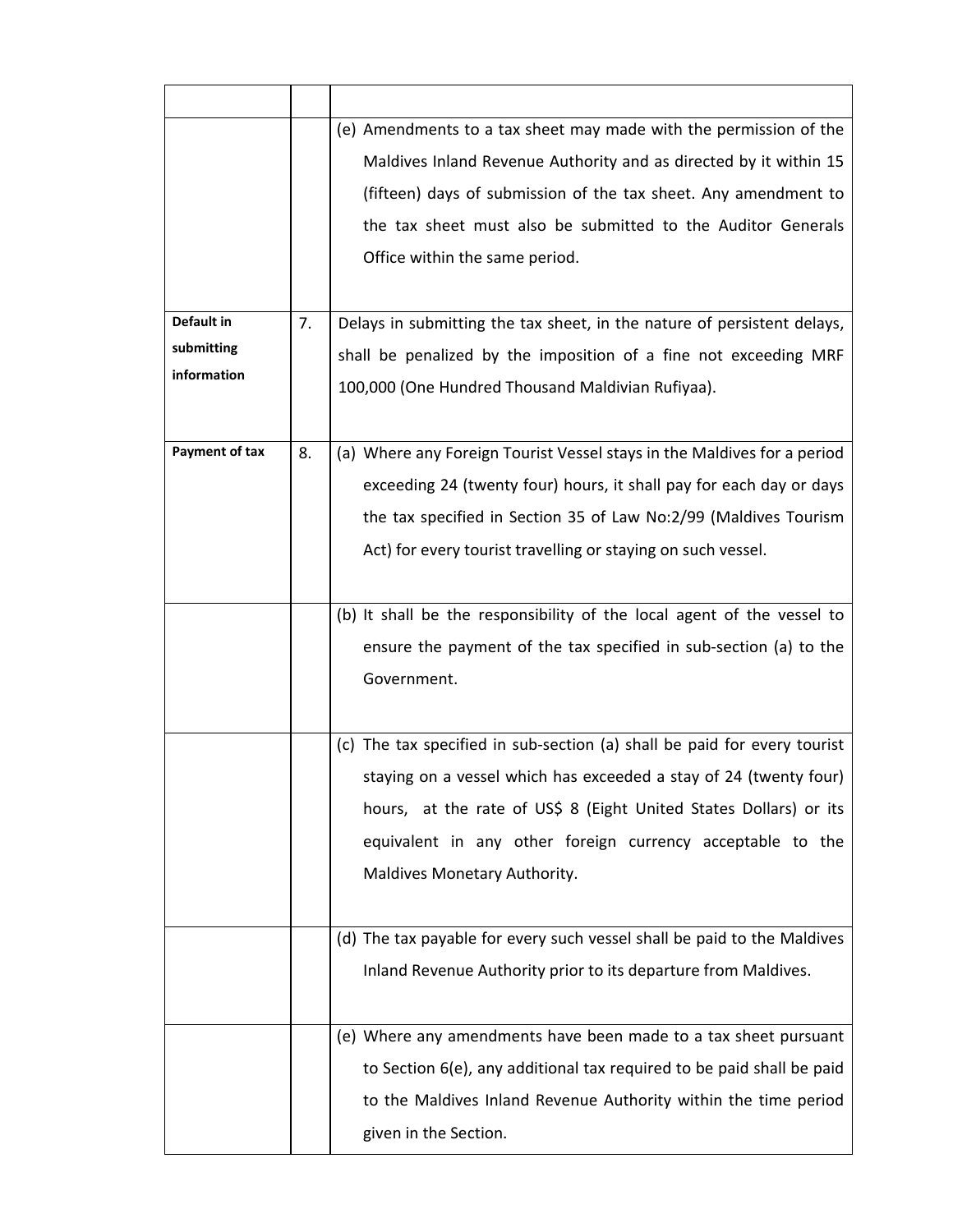|                       |     | (f) Tax payable pursuant to this Regulation shall be paid to Account       |
|-----------------------|-----|----------------------------------------------------------------------------|
|                       |     | Number 127 of the Maldives Inland Revenue Authority held at the            |
|                       |     | Maldives Monetary Authority. The payment must be accompanied               |
|                       |     | by a duly completed slip in the format provided in Schedule 6.             |
|                       |     |                                                                            |
| Penalty for non-      | 9.  | (a) Where any tax payable by a Foreign Tourist Vessel has not been         |
| payment of tax        |     | paid, the agent of such vessel shall in addition to paying such tax,       |
|                       |     | also be fined the sum of MRF 1000 (One Thousand Maldivian                  |
|                       |     | Rufiyaa) per tourist bed for the vessel of which he was the local          |
|                       |     | agent.                                                                     |
|                       |     |                                                                            |
|                       |     | (b) The tax specified in Section 8(a) and the fine specified in Section    |
|                       |     | 9(a) shall be paid during the ongoing month. Where the payment is          |
|                       |     | not made as provided, the Ministry of Tourism, Arts and Culture            |
|                       |     | will only issue permission to cruise and harbour in the Maldives to        |
|                       |     | vessels entering the Maldives under the agency of such agent once          |
|                       |     | all payments due from such agent have been settled.                        |
|                       |     |                                                                            |
| Discrepancy in tax    | 10. | (a) Any discrepancy noted in the tax sheet shall be notified in writing    |
|                       |     | by the Department of Inland Revenue, to the person who has                 |
|                       |     | submitted the tax sheet. All such discrepancies shall be corrected         |
|                       |     | within 1 (one) month or other specified period.                            |
|                       |     |                                                                            |
| <b>Exemptions</b>     | 11. | Persons with special immunity from government authorities shall be         |
|                       |     | exempted from paying tax as specified in this Regulation, upon             |
|                       |     | submission of the relevant documents to the Maldives Inland Revenue        |
|                       |     | Authority.                                                                 |
|                       |     |                                                                            |
| Complying with        | 12. | Vessels given permission to enter, cruise and harbour in the Maldives      |
| <b>Maldivian laws</b> |     | shall comply with all the laws and regulations of the Maldives and shall   |
| and regulations       |     | during its stay conduct all their activities within the bounds of the laws |
|                       |     | and regulations of the Maldives.                                           |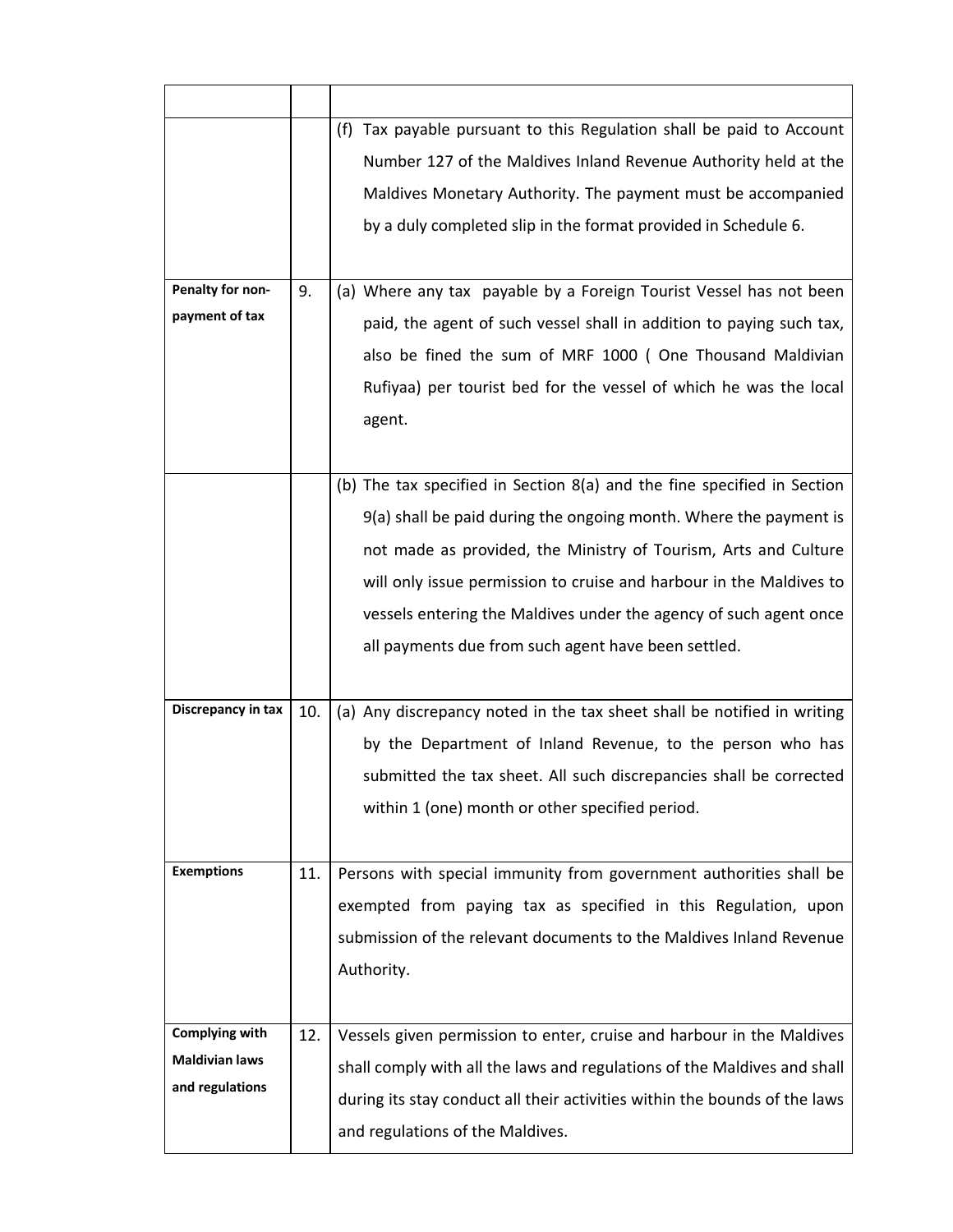| <b>Contravention of</b>   | 13. | Except as otherwise provided, the Ministry of Tourism, Arts and        |
|---------------------------|-----|------------------------------------------------------------------------|
| the Regulation            |     | Culture has the discretion to impose a fine not exceeding MRF 100,000  |
|                           |     | (One Hundred Thousand Maldivian Rufiyaa) against any party             |
|                           |     | contravening this Regulation.                                          |
|                           |     |                                                                        |
| <b>Enforcement of</b>     | 14. | This Regulation is enacted by and shall be enforced by the Ministry of |
| the Regulation            |     | Tourism, Arts and Culture.                                             |
|                           |     |                                                                        |
| <b>Vessels with prior</b> | 15. | For foreign tourist vessels permitted to cruise and harbour in         |
| permits                   |     | Maldivian waters prior to the enforcement of this Regulation, this     |
|                           |     | Regulation shall be applicable from the date of expiration of such     |
|                           |     | permits.                                                               |
| Commencement              | 16. | This Regulation shall come into force from the 1st day of June 2010.   |
|                           |     |                                                                        |
| <b>Definitions</b>        | 17. | In this Regulation, unless the context otherwise requires:-            |
|                           |     |                                                                        |
|                           |     |                                                                        |
|                           |     | (a) "Tourist" is defined as every person who enters the Maldives on a  |
|                           |     | tourist visa issued under Section 10 of The Maldives Immigration       |
|                           |     | Act (Law No. 1/2007).                                                  |
|                           |     |                                                                        |
|                           |     | (b) "Foreign Tourist Vessel" means those seagoing vessels entering the |
|                           |     | Maldives, which are determined to be a tourist vessel or a pleasure    |
|                           |     | yacht by either the Maldives Customs Service or the Transport          |
|                           |     | Authority when permission to enter the Maldives was given to the       |
|                           |     | vessel.                                                                |
|                           |     |                                                                        |
|                           |     | (c) "Agent" means those persons registered with the Maldives           |
|                           |     | Customs Service as being in charge of all the responsibilities with    |
|                           |     | regard to a Foreign Tourist Vessel in the Maldives.                    |
|                           |     |                                                                        |
|                           |     | (d) "Ministry" refers to the Ministry of Tourism, Arts and Culture or  |
|                           |     | the Government Ministry responsible, under the Maldives Tourism        |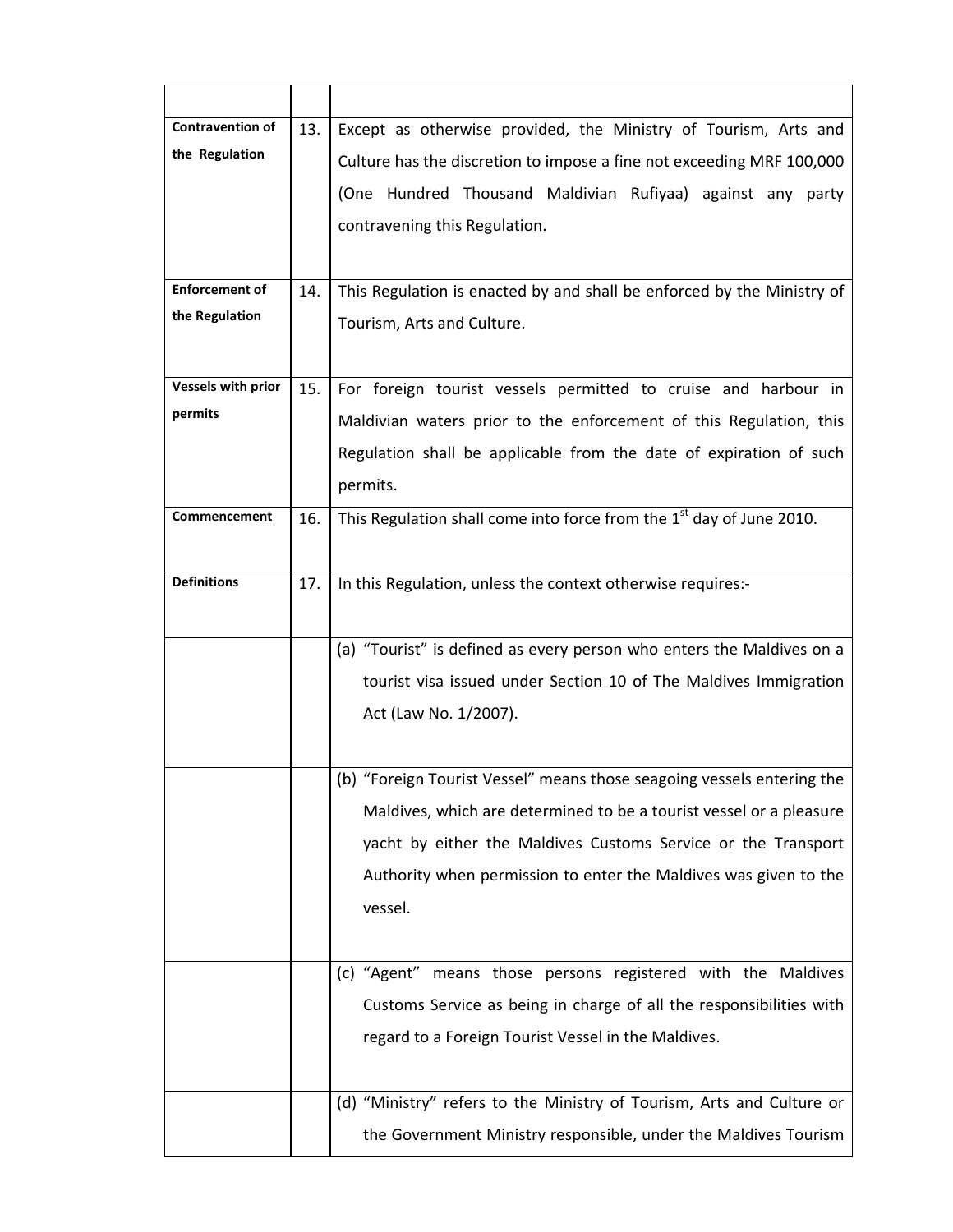| Act, to enact and enforce the regulation governing foreign tourist   |
|----------------------------------------------------------------------|
| vessels cruising and harbouring in Maldivian waters.                 |
|                                                                      |
|                                                                      |
| (e) "Charter" refers to the cruising of vessels permitted under the  |
| regulation with passengers in addition to the crew of the vessel, or |
| cruising of vessels permitted under the regulation after embarking   |
| passengers in addition to the crew of the vessel.                    |
|                                                                      |
|                                                                      |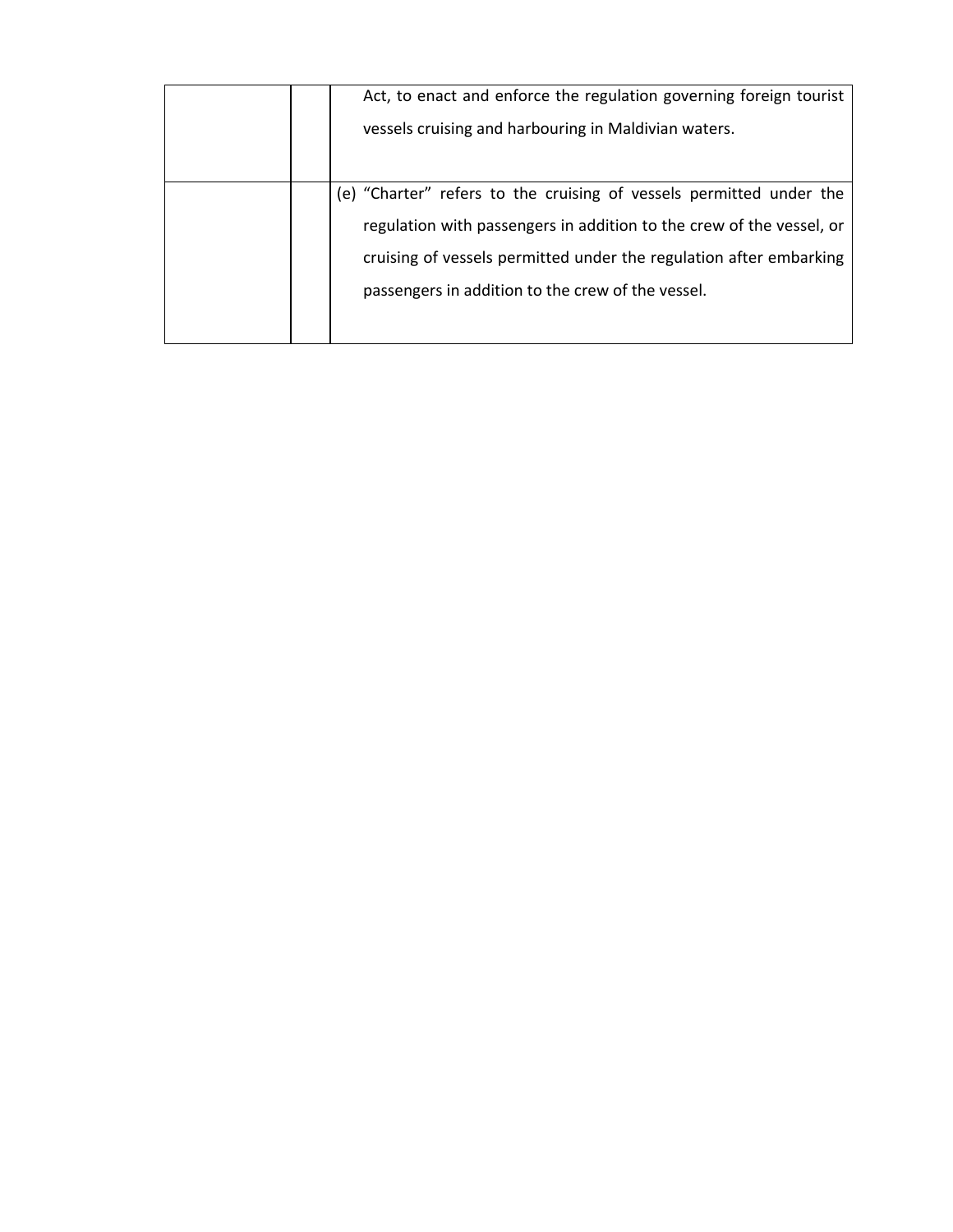# **SCHEDULE 1:**

# **APPLICATION FOR PERMIT FOR FOREIGN TOURIST VESSELS TO CRUISE AND HARBOUR IN THE MALDIVES**

| <b>New Permit</b>                                             | <b>Extension of Permit</b>                                                                                             |
|---------------------------------------------------------------|------------------------------------------------------------------------------------------------------------------------|
| Details of the Agent of the Foreign Tourist Vessel:           |                                                                                                                        |
| Name:                                                         |                                                                                                                        |
| <b>Permanent Address:</b>                                     |                                                                                                                        |
| <b>Current Address:</b>                                       |                                                                                                                        |
| Telephone Number:                                             |                                                                                                                        |
| Fax Number:                                                   |                                                                                                                        |
| E-mail Address:                                               |                                                                                                                        |
|                                                               |                                                                                                                        |
| Details of the Foreign Tourist Vessel:                        |                                                                                                                        |
| Name:                                                         |                                                                                                                        |
| Country of Registration:                                      |                                                                                                                        |
| <b>Registration Number:</b>                                   |                                                                                                                        |
| Length of the Vessel (meters):                                |                                                                                                                        |
| Number of Tourist Beds on the<br>vessel:                      |                                                                                                                        |
| arrival of the vessel:                                        |                                                                                                                        |
| Number of Staff on the vessel:                                | <u> 1990 - Johann John Stone, mars et al. (1990)</u>                                                                   |
| Date and Time of vessel's arrival<br>to Maldives:             |                                                                                                                        |
| Date and Time of the vessel's<br>departure from the Maldives: | <u> 1989 - Johann John Stone, mars et al. 1989 - John Stone, mars et al. 1989 - John Stone, mars et al. 1989 - Joh</u> |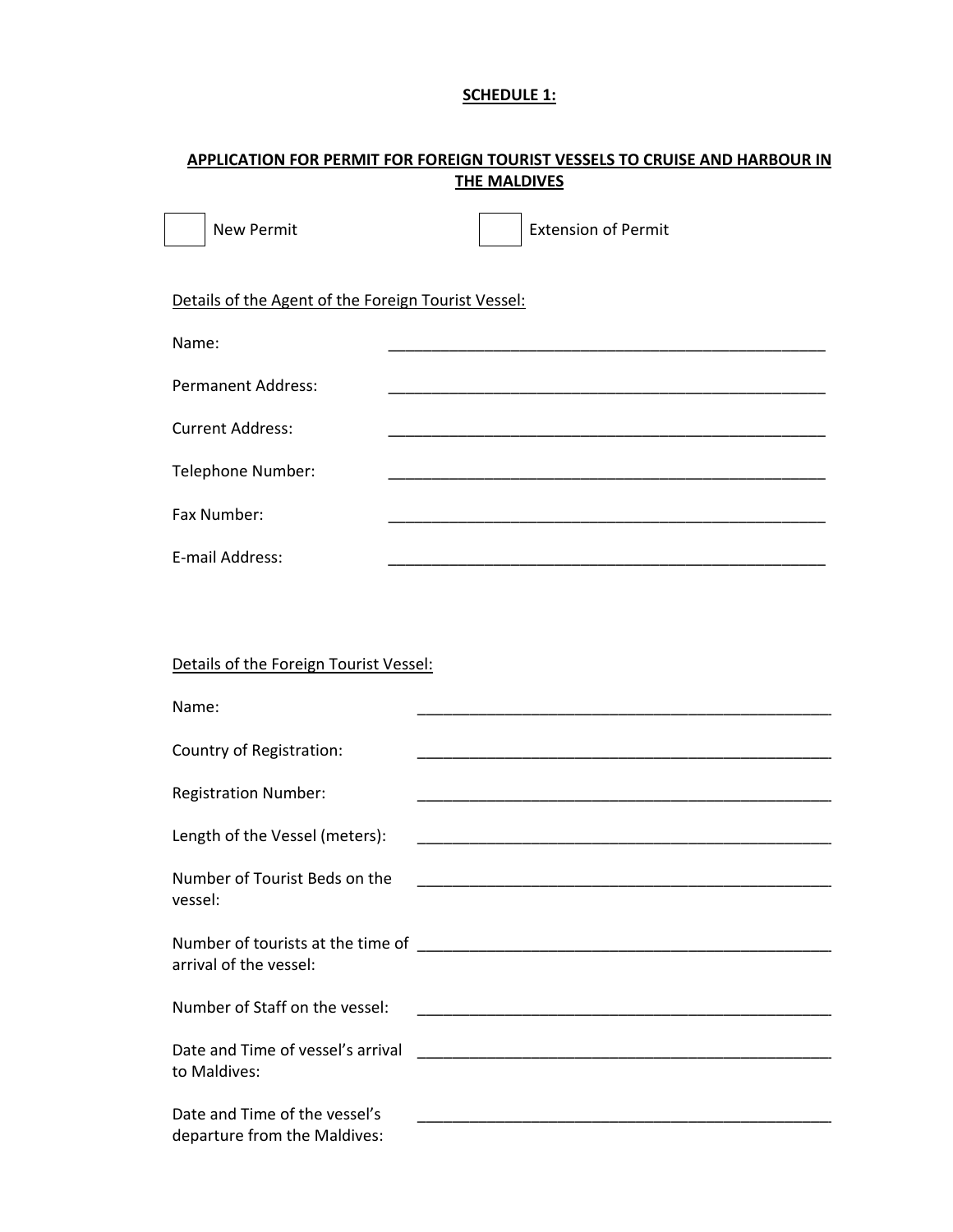Duration for permission: Details of places of travel other than Male': \_\_\_\_\_\_\_\_\_\_\_\_\_\_\_\_\_\_\_\_\_\_\_\_\_\_\_\_\_\_\_\_\_\_\_\_\_\_\_\_\_\_\_\_\_\_\_\_

\*This form shall be submitted to the Ministry of Tourism, Arts and Culture along with a fee of MRF 5000 (Five Thousand Maldivian Rufiyaa) in order to obtain the permit for Foreign Tourist Vessels to cruise and harbour in Maldivian waters.

#### On behalf of the Agent of the Foreign Tourist Vessel:

Name:

Designation:

Signature:

Contact number:

Seal of the Company:

Date:

# The following documentation shall be submitted with this application:

- If it is planned for the vessel to travel to tourist resorts, consent letters from such tourist resorts.
- A document stating the length of the vessel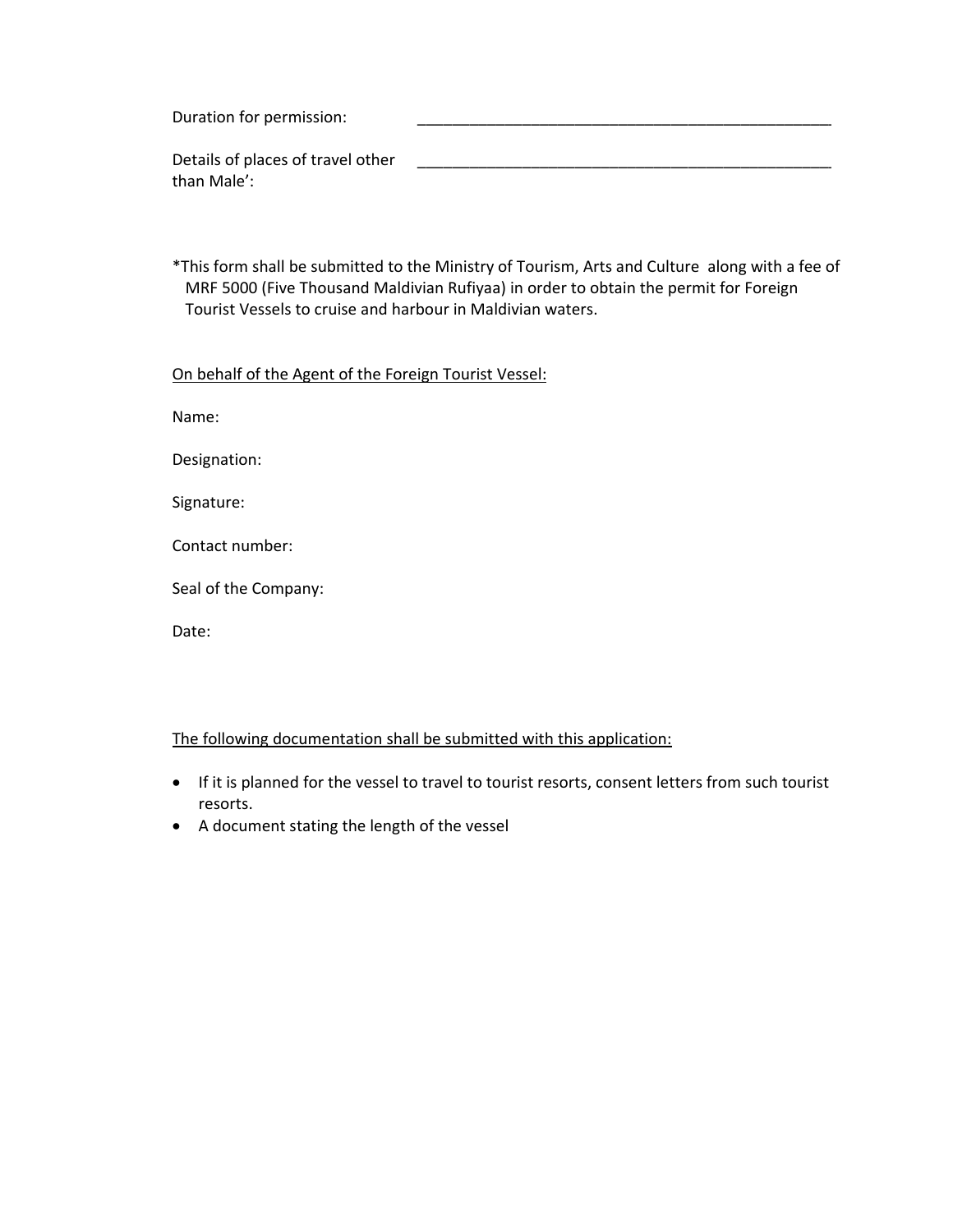## **FEE PAYABLE BY FOREIGN TOURIST VESSELS TO OBTAIN CHARTER LICENSE**

| <b>Length of the Vessel</b>               | Daily fee        |
|-------------------------------------------|------------------|
| Less than 25 meters in length             | US\$ 15 per day  |
| Between 25 meters and 35 meters in length | US\$ 200 per day |
| Between 36 meters and 45 meters in length | US\$ 350 per day |
| Between 46 meters and 75 meters in length | US\$ 450 per day |
| Vessels of more than 75 meters in length  | US\$ 600 per day |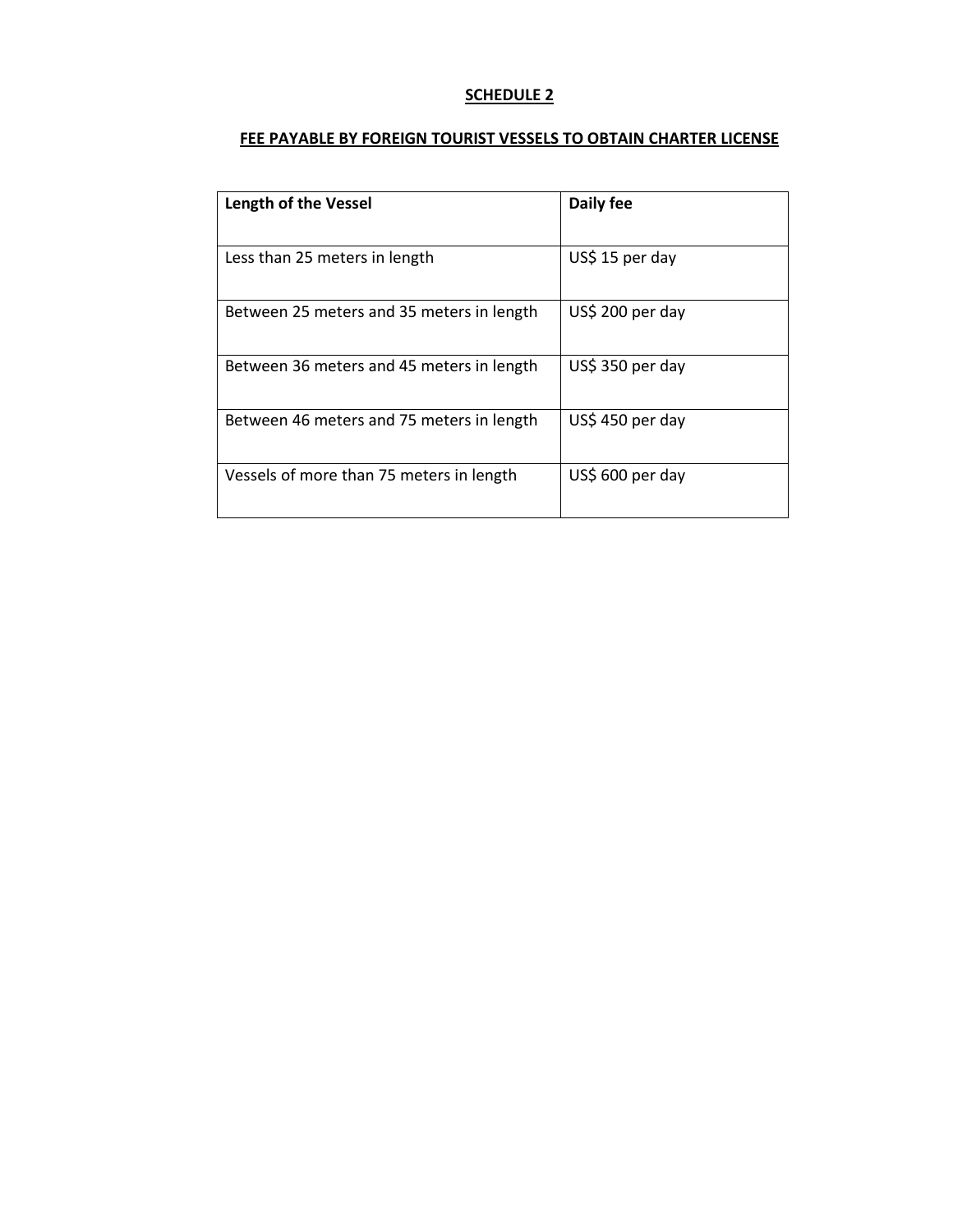# **APPLICATION TO OBTAIN CHARTER LICENSE FOR FOREIGN TOURIST VESSELS VISITING THE MALDIVES**

Details of the Agent of the Foreign Tourist Vessel:

| Name:                     |  |
|---------------------------|--|
|                           |  |
| <b>Permanent Address:</b> |  |
| <b>Current Address:</b>   |  |
|                           |  |
| Telephone Number:         |  |
| Fax Number:               |  |
|                           |  |
| E-mail Address:           |  |

| Details of the Foreign Tourist Vessel: |  |  |
|----------------------------------------|--|--|
|                                        |  |  |

| Name:                                                         |                                                                                                                       |
|---------------------------------------------------------------|-----------------------------------------------------------------------------------------------------------------------|
| Country of Registration:                                      |                                                                                                                       |
| <b>Registration Number:</b>                                   | <u> 1989 - Johann John Stoff, deutscher Stoffen und der Stoffen und der Stoffen und der Stoffen und der Stoffen u</u> |
| Length of the Vessel (meters):                                |                                                                                                                       |
| Number of Tourist Beds on the<br>vessel:                      | <u> 1989 - Johann John Stone, market fan it ferskearre fan it ferskearre fan it ferskearre fan it ferskearre fan</u>  |
| arrival of the vessel:                                        |                                                                                                                       |
| Number of Staff on the vessel:                                |                                                                                                                       |
| Date and Time of vessel's arrival<br>to Maldives:             |                                                                                                                       |
| Date and Time of the vessel's<br>departure from the Maldives: | <u> 1980 - Johann John Stone, Amerikaansk politiker († 1908)</u>                                                      |
| Details of places of travel other<br>than Male':              |                                                                                                                       |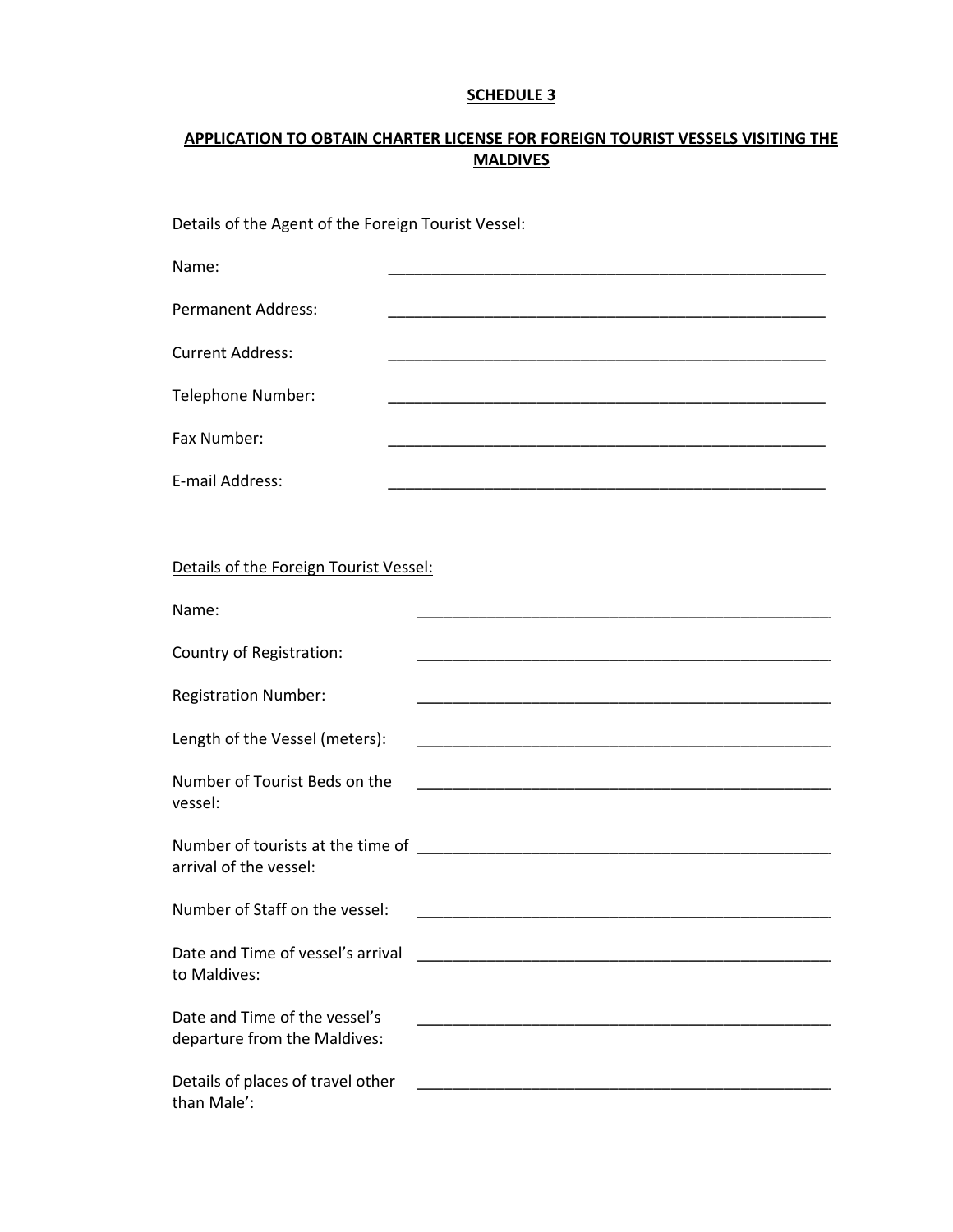#### Details of the Charter

| Charter Period:                                                    | From: | To: |
|--------------------------------------------------------------------|-------|-----|
| No. of Days:                                                       |       |     |
| No. of tourists to be<br>accommodated on vessel<br>during Charter: |       |     |

### On behalf of the Agent of the Foreign Tourist Vessel:

Name:

Designation:

Signature:

Contact number:

Seal of the Company:

Date:

#### The following documentation shall be submitted with this application:

- If it is planned for the vessel to travel to tourist resorts, consent letters from such tourist resorts.
- Fee for the Charter License and the following documents;
	- i. A document certified by the captain of the vessel stating the duration of the charter and the number of tourists to be accommodated on the vessel during the charter. (Captain's Declaration)
- A document stating the length of the vessel.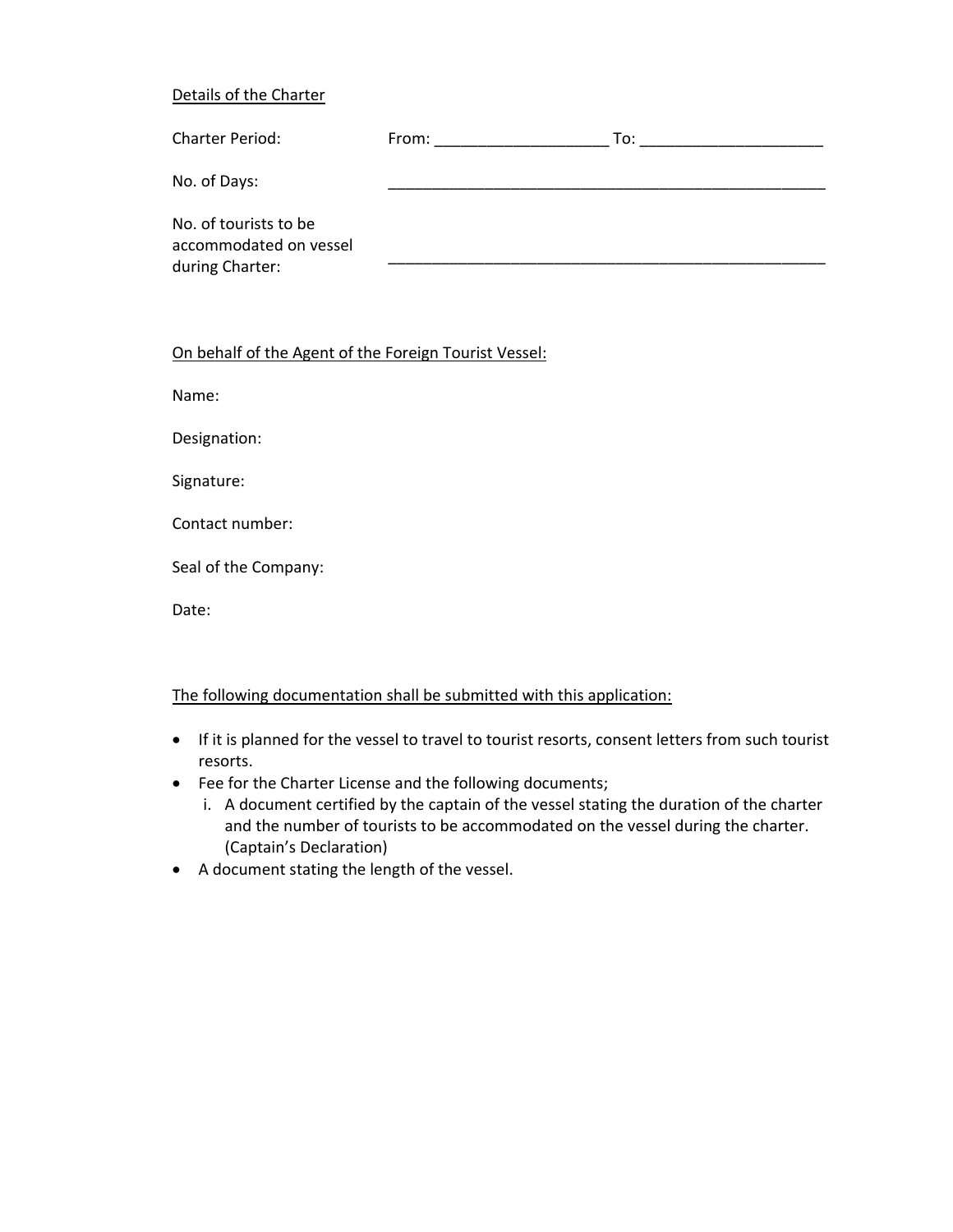# **TAX SHEET**

# Name of the Vessel **Example 20 From** To

|                        |      |                 |             | Country of |     |            |               | ARRIVAL |               | DEPARTURE |                | <b>TAX</b> |                 |         |
|------------------------|------|-----------------|-------------|------------|-----|------------|---------------|---------|---------------|-----------|----------------|------------|-----------------|---------|
| Registration Serial No | Name | Passport<br>No. | Nationality | Residence  | Age | Profession | No. of visits | Date    | Check-in time | Date      | Check-out time | days       | Amount in US \$ | Remarks |
|                        |      |                 |             |            |     |            |               |         |               |           |                |            |                 |         |
|                        |      |                 |             |            |     |            |               |         |               |           |                |            |                 |         |
|                        |      |                 |             |            |     |            |               |         |               |           |                |            |                 |         |
|                        |      |                 |             |            |     |            |               |         |               |           |                |            |                 |         |
|                        |      |                 |             |            |     |            |               |         |               |           |                |            |                 |         |
|                        |      |                 |             |            |     |            |               |         |               |           |                |            |                 |         |
|                        |      |                 |             |            |     |            |               |         |               |           |                |            |                 |         |
|                        |      |                 |             |            |     |            |               |         |               |           |                |            |                 |         |
|                        |      |                 |             |            |     |            |               |         |               |           |                |            |                 |         |
|                        |      |                 |             |            |     |            |               |         |               |           |                |            |                 |         |
|                        |      |                 |             |            |     |            |               |         |               |           |                |            |                 |         |
|                        |      |                 |             |            |     |            |               |         |               |           |                |            |                 |         |
|                        |      |                 |             |            |     |            |               |         |               |           |                |            |                 |         |
|                        |      |                 |             |            |     |            |               |         |               |           |                |            |                 |         |
|                        |      |                 |             |            |     |            |               |         |               |           |                |            |                 |         |
|                        |      |                 |             |            |     |            |               |         |               |           |                |            |                 |         |
|                        |      |                 |             |            |     |            |               |         |               |           |                |            |                 |         |
| Page Total             |      |                 |             |            |     |            |               |         |               |           |                |            |                 |         |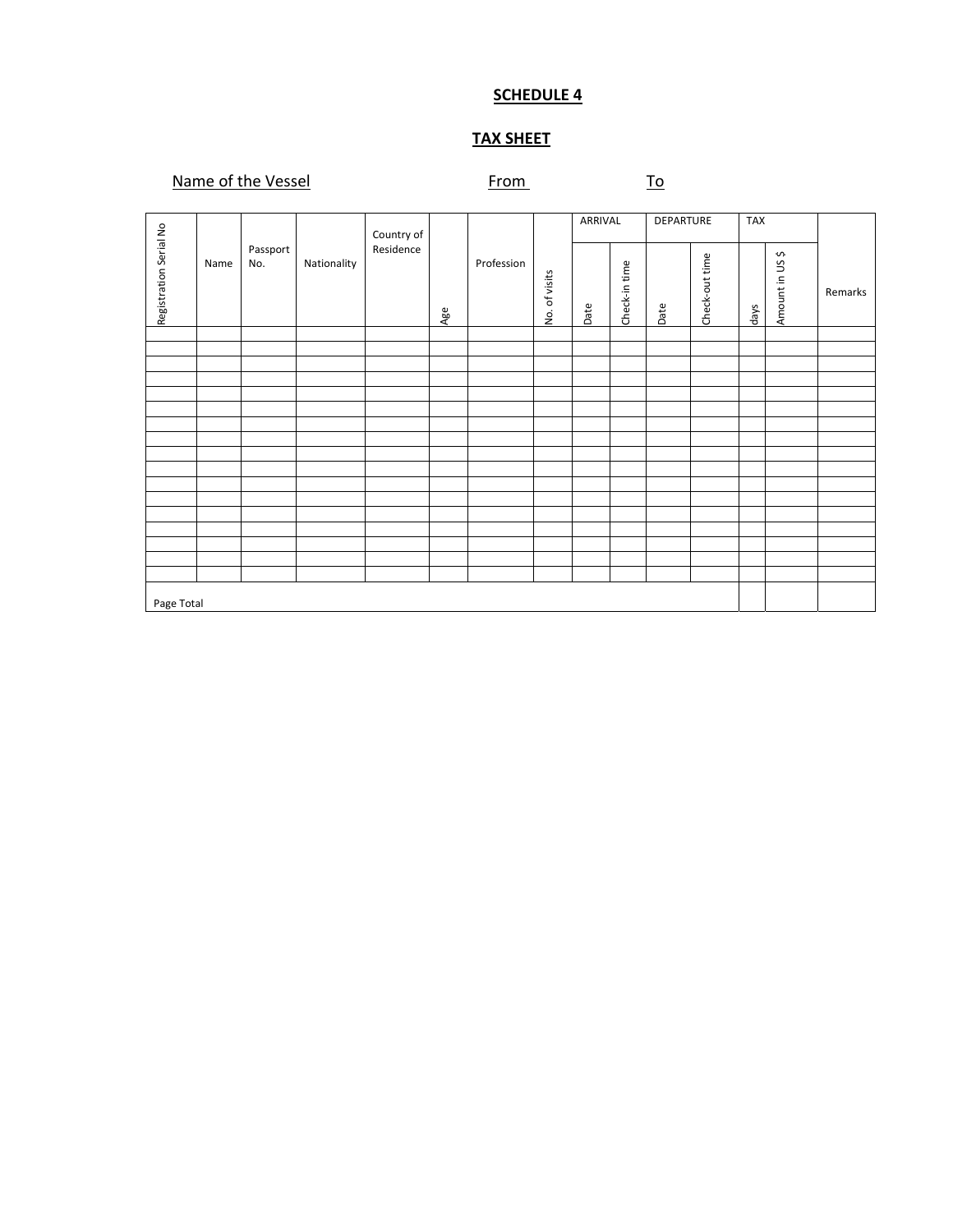#### **OCCUPANCY REPORT SAMPLE FORM**

**Research Section Ministry of Tourism, Arts and Culture Fax: 3322512, Email: stat@tourism.gov.mv**

# **MONTHLY OCCUPANCY REPORT**  *(Insert month and year)*

| Date | No.of PAX | Occupied no. of Rooms |
|------|-----------|-----------------------|
|      |           |                       |
|      |           |                       |
|      |           |                       |
|      |           |                       |
|      |           |                       |
|      |           |                       |
|      |           |                       |
|      |           |                       |
|      |           |                       |
|      |           |                       |

**Prepared by** Name: Sign: Date: